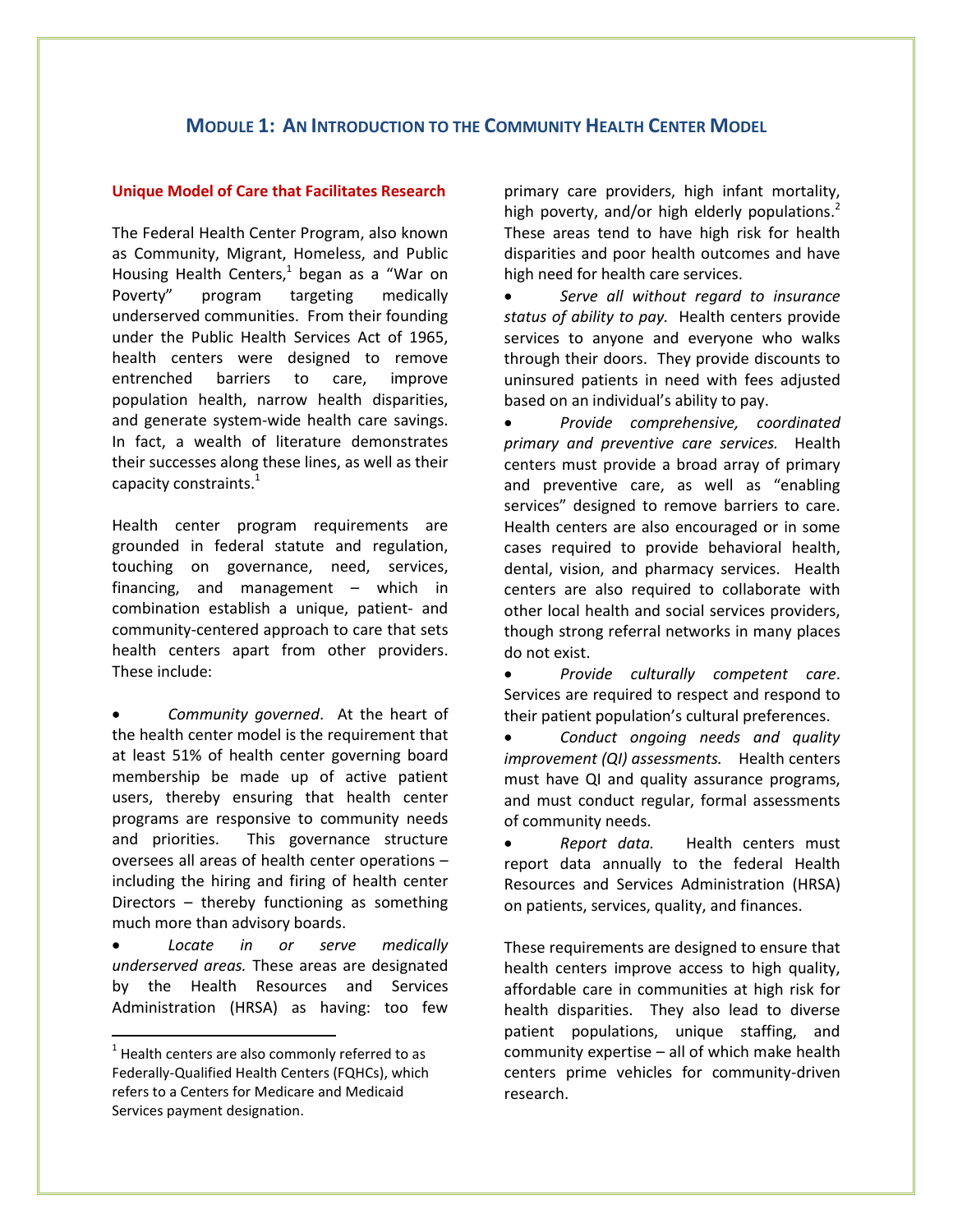# **● ● ● ● ● ● ● ● ● ● ● ●**

## **Health Center Patients Make Up Priority Populations**

Health centers currently serve over 22 million medically underserved populations at high risk for acute health disparities. Nearly all health center patients are low income (below 200% of the Federal Poverty Level) with 72% having incomes at or below poverty (Figure 1). Patients also tend to be members of racial and ethnic minority groups (Figure 2). At the same time, 36% of health center patients are uninsured and another 40% depend on Medicaid (Figure 3). About half of health center patients reside in rural areas while the other half tend to live in economically depressed inner city communities. In addition, they serve over one million homeless patients, and another million migrant and seasonal farmworkers.

Because of the mandate to serve all patients regardless of insurance or ability to pay, health centers serve disproportionately more Medicaid and uninsured patients than mainstream providers. Furthermore, they have extensive data on these populations that most providers do not. They currently serve 1 out of every 7 Medicaid beneficiaries in the U.S. and 1 out of every 5 low-income uninsured. $3$  The following figures provide an overview of the populations served by health centers nationally, but the characteristics of a population served by a particular health center may differ from others and be driven by the unique characteristics of the geographic setting they serve. Overall, working with health centers offer insights and potential understanding of populations underrepresented in mainstream populations.



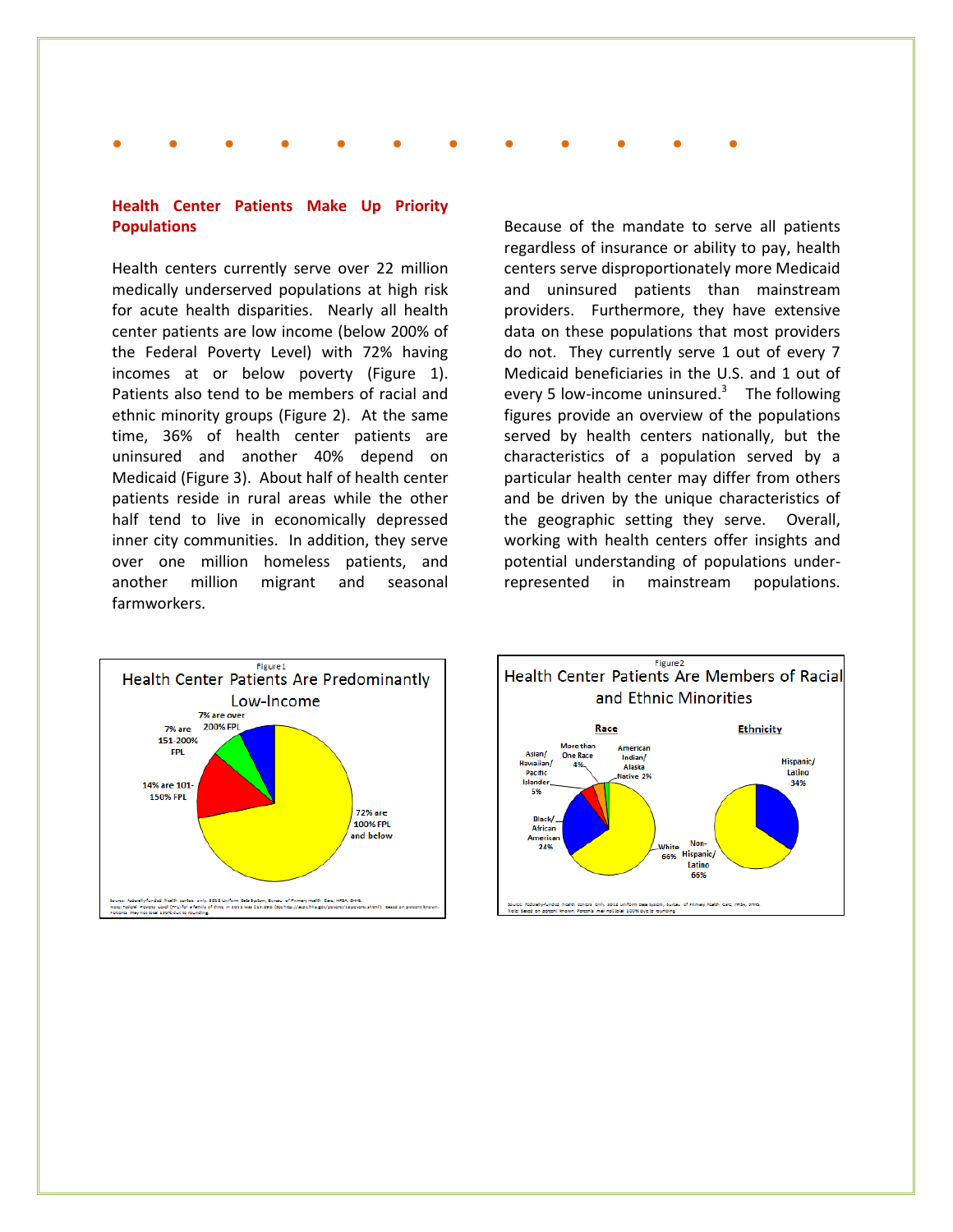

Health centers serve populations that often experience high levels of chronic conditions. Top health conditions diagnosed at health centers are hypertension, diabetes, overweight and obesity, depression, and asthma—many of which are considered priorities for research and action by Healthy People 2020 and the Agency for Healthcare Research and Quality (AHRQ) as Table 1 below shows.<sup>4</sup> They also serve patients



who experience co-morbidities and face compounding social determinants of health, such as homelessness, language barriers, poverty, and lack of social support. Few health center patients have access to innovative research occurring in other practice-based settings. Patient and community engagement is critical so that patients are informed and are aware of opportunities to participate in research.

| <b>Table 1. Health Center Data by AHRQ Priority Populations</b> |                                                        |
|-----------------------------------------------------------------|--------------------------------------------------------|
| <b>AHRQ Priority Populations</b>                                | <b>Health Center Demographics</b>                      |
| Low-Income                                                      | 93% of patients are ≤200% FPL                          |
|                                                                 | 72% of patients are ≤100% FPL                          |
| Female                                                          | 59% of patients are female                             |
| <b>Chronic Illness</b>                                          | More than 40% of encounters concern a chronic illness* |
| Rural                                                           | 48% of health center grantees are in rural communities |
| Minority                                                        | 62% of patients are racial/ethnic minorities           |
| Children                                                        | 32% of patients are under age 18                       |
| Elderly                                                         | 7% of patients are age 65 and older                    |

**● ● ● ● ● ● ● ● ● ● ● ●**

Source: 2012 Uniform Data System, Bureau of Primary Health Care, HRSA, DHHS.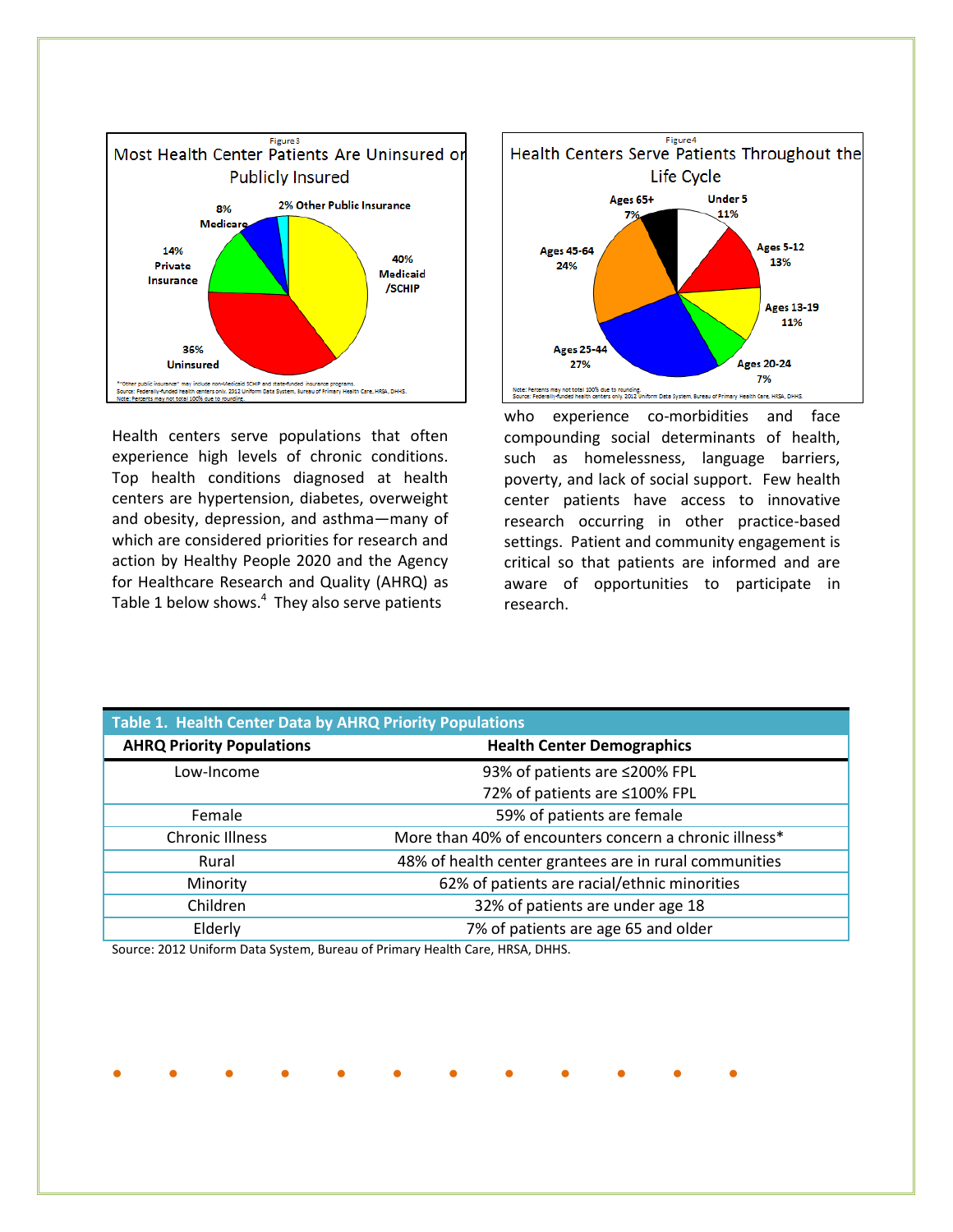# **Health Centers' Broad Array of Services and Staffing**

Health centers already have much of the "foundational" infrastructure for researchers to develop varying proposals for study. Health center staff consist of multi-disciplinary team of health care professionals, who are engaged in quality improvement activities and who use health information technology to track and evaluate performance measures. However, few health centers have staff whose duties solely include research<sup>5</sup>; therefore, infrastructure often does not include research administrative infrastructure.

Given their patients' broad health care needs, health centers provide services not traditionally seen in other primary care settings, such as dental, behavioral health, pharmacy, and enabling services that facilitate access to care. These include case management, outreach, translation, transportation, health education, exercise programs, nutritional assistance, insurance enrollment, home visitations, housing assistance, job training, and support groups. Health centers achieve such comprehensive care through a diverse staff model that utilizes multiple health professionals with varied skills, such as physicians, nurse practitioners, physician assistants, community health workers, and case managers (Figure 5).



Health center staff work in teams to ensure the complex health care needs of their patients are met. Health centers consistently work to improve their performance. As of March 2014, 73% of health centers are participating in a

Patient-Centered Medical Home (PCMH) Initiative and 44% had achieved PCMH recognition.<sup>6</sup> This presents both opportunities and challenges for engaging health centers in research. Health centers are eager to evaluate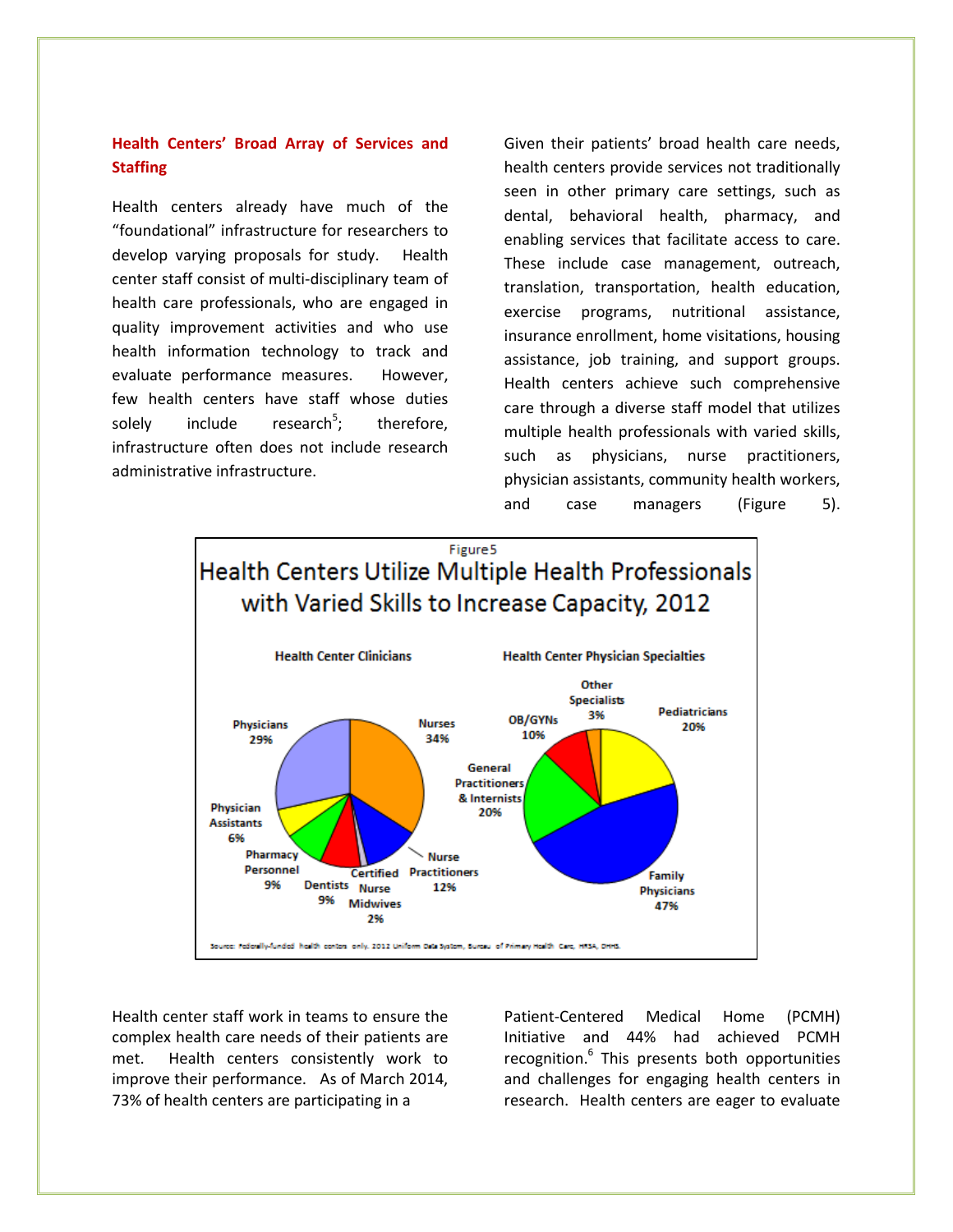their progress in serving as PCMHs and improving performance, particularly on the value they generate to payers, patients, and communities, but often lack dedicated research staff and expertise to effectively engage in evaluation studies. Transforming care often requires changing how care is delivered and

coordinated, as well as infrastructure enhancements, and therefore generates many research or evaluation questions. It also means that health centers are eager to translate proven innovations – another area in which research can assist.

**● ● ● ● ● ● ● ● ● ● ● ●**

#### **Health Centers' Revenue Streams**

Health centers run on tight operating margins and all rely on grants to ensure services provided are comprehensive and to ensure they meet their mandate to serve all without regard to ability to pay. In fact, health centers currently serve 1 in 5 low-income, uninsured individuals. Current funding sources make it difficult for most health centers to engage in research studies. For example, many health centers do not have indirect rates. Therefore, researchers should be prepared to provide some level of financial and staff support to health centers directly for their involvement.

Health centers have diverse funding streams that include grants and third party payers (Figure 6). Reflecting their predominately publicly insured and uninsured patient mix, health centers' largest source of revenue nationally is Medicaid and their second largest source is federal health center grants<sup>7</sup> (Section 330 under the Public Health Service Act). These federal grants are part of their core program infrastructure and are not intended for research

purposes. As Figure 7 below depicts, health centers' revenue mix differs greatly from those of office-based primary care physicians.

Despite the mix of revenue sources, health centers' operating margins are less than other providers', with some health centers running on negative operating margins. This is because health centers' financing is structured around their mission of improving access to care and decreasing health disparities. Federal grants have not kept up with the costs of health care (Figure 8), and health centers actually lose money in all their third party transactions (Figure 9).

Their tight operating margins (Figure 10) and the fact that revenue is generally already directed at continuing or expanding patient care, mean that research should not distract health centers from their mission of providing care to the medically underserved and should help them leverage new resources that have a community benefit. Research activities must cover the costs of participation.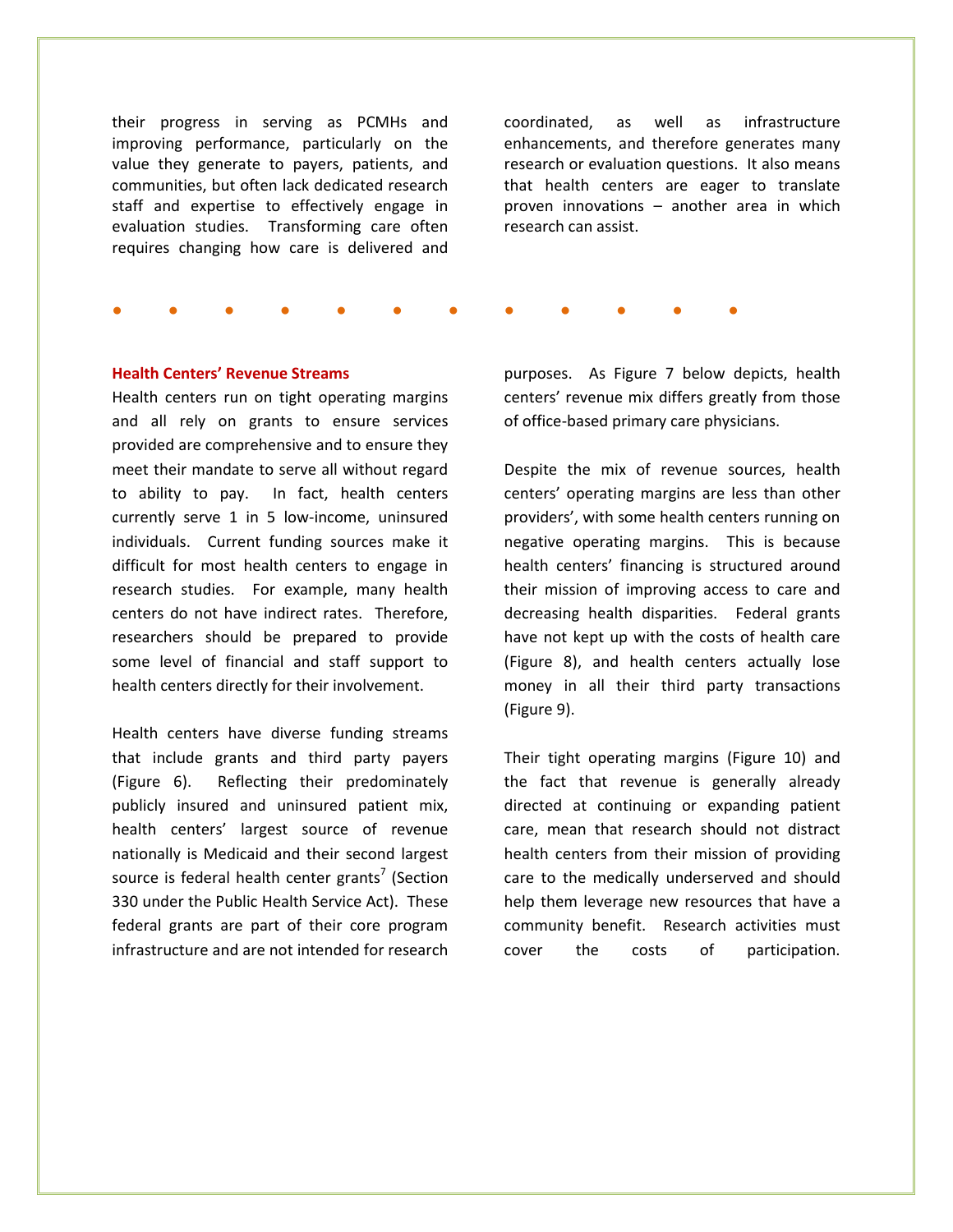







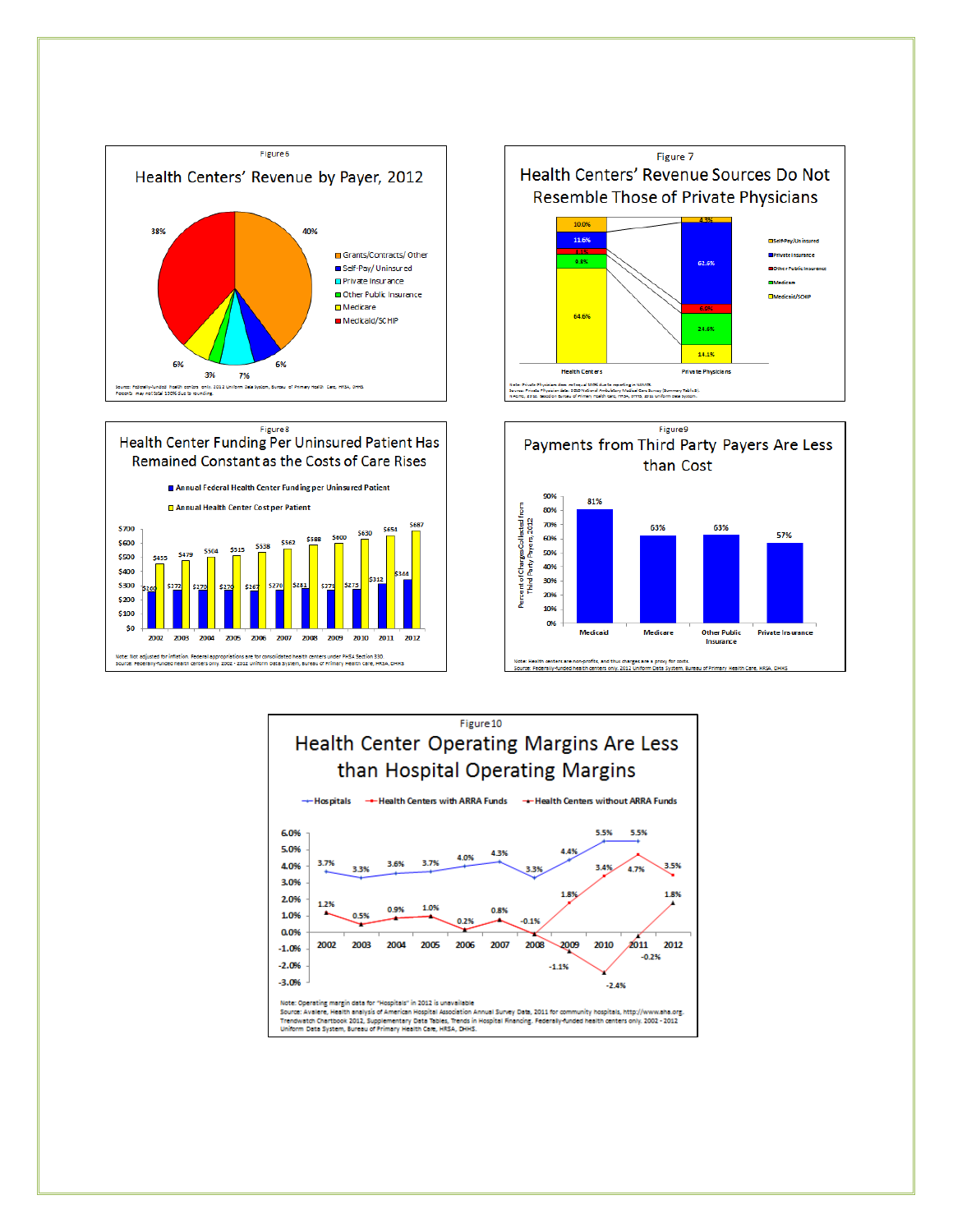## **● ● ● ● ● ● ● ● ● ● ● ●**

## **Federal Investments to Expand the Health Center Program**

Health centers enjoy broad bi-partisan support, given their unique and successful model of community-directed care. Congress established a Trust Fund under the Affordable Care Act (ACA) to accelerate health center growth to serve new communities and new patients through fiscal year 2015.

As health centers grow, they will serve larger numbers of the nation's most medically underserved and at-risk, reinforcing their role as the nation's largest national network of

primary care and national leaders in caring for those who are traditionally excluded from research. As witnessed by Massachusetts health centers after the Commonwealth passed health reform, the number of uninsured receiving care at Massachusetts health centers increased by 6% between 2007 and 2011. Meanwhile, the proportion of uninsured health center patients was more than 6 times the statewide average of uninsured.<sup>8</sup> Even though more people can be expected to become insured under the ACA, health centers can still expect to see high or even increasing numbers of uninsured patients, particularly in states that do not pass Medicaid expansion, leaving them fewer resources to allot to research.

### **● ● ● ● ● ● ● ● ● ● ● ●**

### **Key Resources for More Information:**

- Bureau of Primary Health Care, Health Resources and Services Administration, HHS, "Health Center Program Requirements," [http://www.bphc.hrsa.gov/about/requirem](http://www.bphc.hrsa.gov/about/requirements/index.html) [ents/index.html.](http://www.bphc.hrsa.gov/about/requirements/index.html)
- Geiger J. The First Community Health Centers: A Model of Enduring Value. JACM. 2005; 28(4): 313 – 320.
- NACHC, *A Sketch of Community Health Centers: Chartbook*, 2013, [http://www.nachc.com/client//Chartbook2](http://www.nachc.com/client/Chartbook2013.pdf) [013.pdf.](http://www.nachc.com/client/Chartbook2013.pdf)
- NACHC 'Community Health Centers at a Glance," Infographic, March 2012,

[http://www.nachc.com/client//Infographic-](http://www.nachc.com/client/Infographic--CHCs.pdf) [-CHCs.pdf.](http://www.nachc.com/client/Infographic--CHCs.pdf)

- NACHC state fact sheets, [http://www.nachc.com/state-healthcare](http://www.nachc.com/state-healthcare-data-list.cfm)[data-list.cfm](http://www.nachc.com/state-healthcare-data-list.cfm)
- NACHC, *Powering Health Communities: Community Health Centers Address the Social Determinants of Health*, August 2012 Issue **Brief.** [http://www.nachc.com/client/documents/S](http://www.nachc.com/client/documents/SDOH1.pdf) [DOH1.pdf](http://www.nachc.com/client/documents/SDOH1.pdf)
- NACHC's Weekly Washington Update: [http://www.nachc.com/washington](http://www.nachc.com/washington-update.cfm)[update.cfm](http://www.nachc.com/washington-update.cfm)
- For more information and data on health centers, visit [www.NACHC.com/research.](http://www.nachc.com/research)